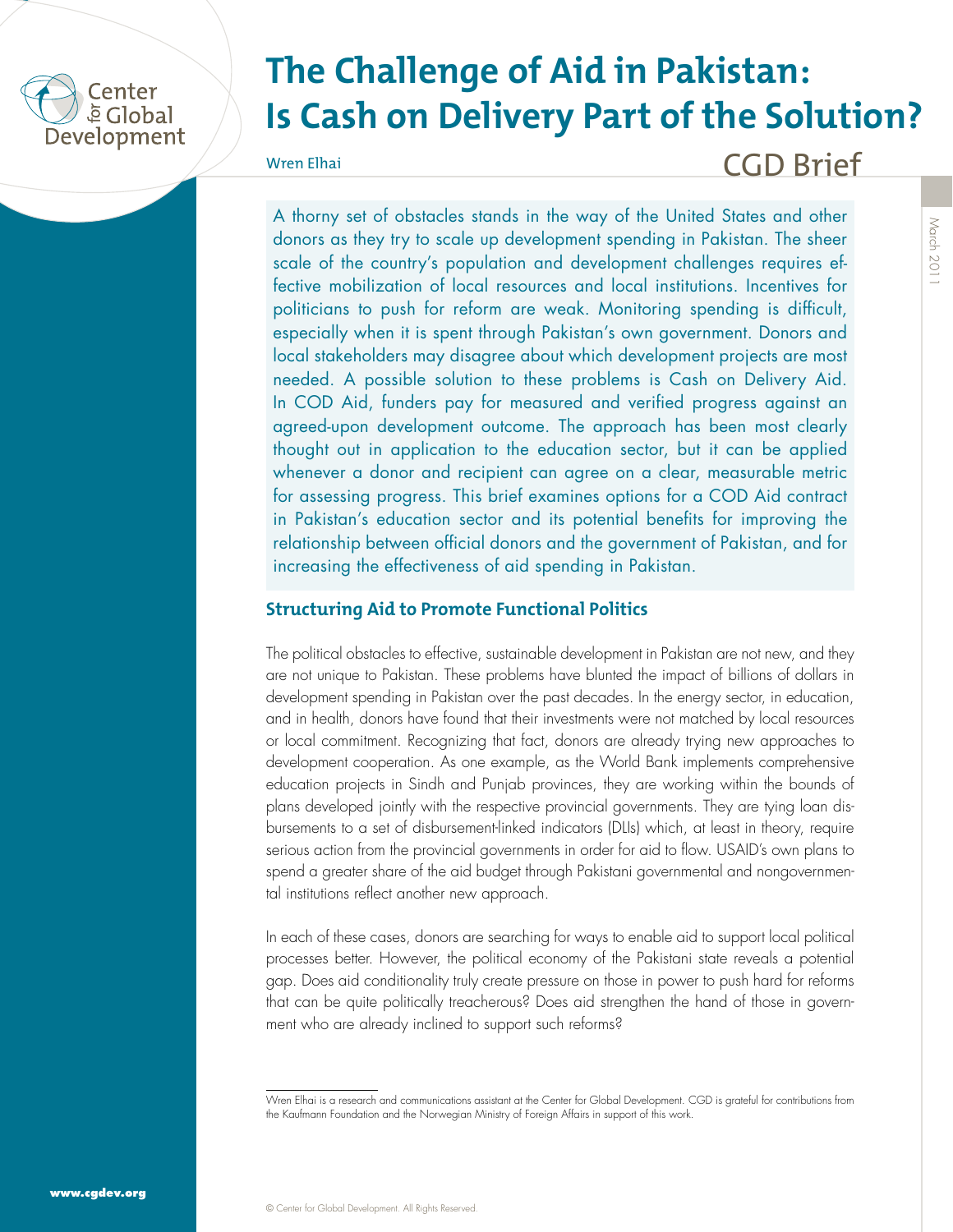**2** Cash on Delivery Aid will begin to address these questions. In COD Aid, funders pay for measured and verified progress against an agreed development outcome—rewarding governments ex post that find a way to accelerate progress in educating their children, in delivering clean water, or in safeguarding the health of their expectant mothers. Fifty million dollars per year (of an USAID education sector budget that stood at \$330 million in fiscal year 2010) would be sufficient to fund a COD contract covering all of Pakistan. Besides the incentives created in the recipient government, COD Aid helps donors and recipients alike place greater emphasis on measuring development outcomes and learning from both successes and failures. It reduces the administrative burden on both parties in an aid transaction, and offers a clear way to summarize for citizens in donor and recipient countries the progress aid is helping to achieve.

#### **What Is Cash on Delivery Aid?**

While the details can be adapted to the specific conditions of a particular sector and country, COD Aid has at its core five simple principles, summarized in box 1. In any sector,

a donor adopting a COD approach would agree to pay a certain amount for each incremental unit of progress toward a development goal shared by both donor and recipient. As an example (which will be elaborated upon below), a donor could agree to pay \$100 for each additional child beyond a baseline who finishes primary school and takes a standardized test of learning. Over the course of five or more years, recipients would measure progress; an independent, third-party auditor would annually verify their reported gains.

COD Aid is designed specifically to promote better use of existing recipient and donor resources. By paying for outcomes and encouraging donors to adopt a hands-off approach to the design and implementation of a country's programs, COD aid reduces the administrative burden on aid donors and recipients alike. The funds earned under a COD contract would not be subject to expensive and intrusive monitoring by donors, nor would recipients be required to file multiple interim reports detailing their use. Furthermore, by emphasizing comprehensive measurement of a critical development outcome, COD aid creates a stream of information that can

#### Box 1. Essential Features of Cash on Delivery Aid

Pays for outcomes, not inputs: COD Aid pays for outcomes and not for inputs. The outcome has to be closely related to an objective that is shared by the donor and recipient. The outcome also has to be measurable in a way that is continuous, making it possible to reward incremental progress.

Hands-off: Without conditions or restrictions on use of funds, COD Aid requires recipients to assume full responsibility for the design and implementation of strategies to make progress at the lowest possible cost. This aligns incentives squarely to achieving progress at the lowest possible cost, rather than to spending money.

**Independent Verification:** The trigger for COD Aid payments is progress. Therefore, both recipient and donor have to have confidence in the way progress is measured. A process of independent verification, paid for by the donor, is essential. This focus on good-quality information about outcomes is also a key benefit of this form of financial assistance.

**Transparency:** The COD Aid contract and progress should be as simple as possible and publicly disseminated. Such transparency increases the credibility of the arrangement; helps assure that the parties fulfill their commitments; improves accountability to the public; and encourages broader social engagement in aspects of progress that are not the specific object of the contract.

**Complementarity:** COD Aid is complementary to other aid programs so as not to disrupt ongoing programs that provide other kinds of support. In this way, COD Aid acts as an incentive not only for the country to make progress but also to use existing resources—domestic and foreign—more effectively.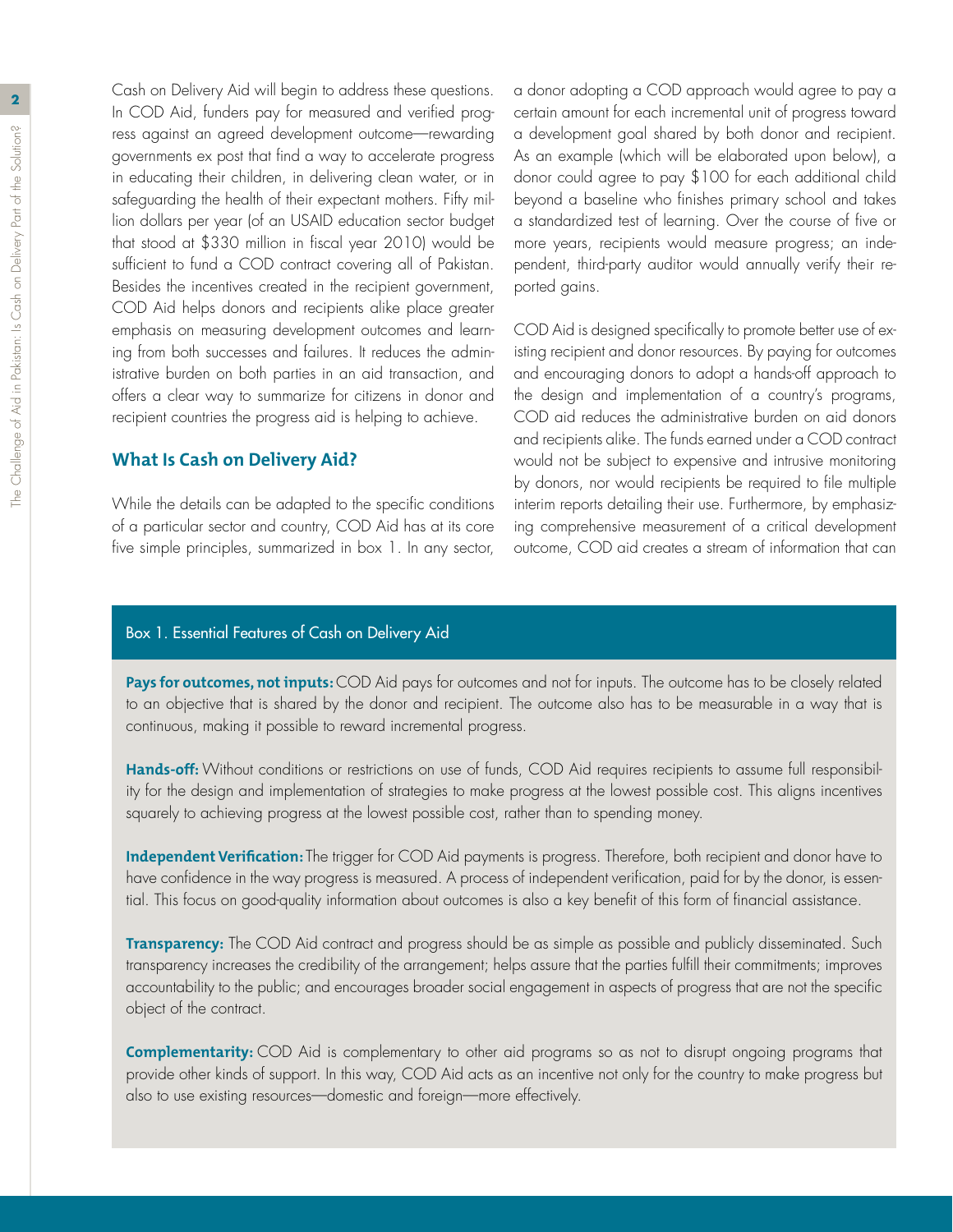**<sup>3</sup>** help governments and donors use their other resources better and can help civil society play a greater role in holding the public sector accountable for services delivery.

#### **What Would Be Measured?**

Paying Cash on Delivery requires careful thought about what a single representative measure of progress in a given sector would be. The pressure created by a promise to pay against a single indicator necessitates a metric that is simple to apply, easy to verify, and doesn't invite cheating.

In education, both access to education and education quality are critical goals. However, measurements of education quality are troublingly easy to falsify and difficult to audit. Nancy Birdsall and others have suggested that a sensible indicator in the education sector would create information on education quality, while minimizing the stakes of any assessment of student performance. In short, recipient governments would be paid for all children who complete primary school (education access) and take a standardized test of learning (education quality), regardless of their performance on that test. Such students are termed "assessed completers."1

The COD contract would require the government to disseminate the results of annual assessments widely so that the information produced would begin to push schools to improve quality. However, avoiding paying directly for performance shields the test from the inevitable pressure to cheat.

Pakistan currently has no national learning assessment at the primary level (in fact, the only national examination is the secondary school completion exam, which requires students to pay a fee and is used to determine admission to higher education). Sample-based assessments have been conducted (most notably in the past decade by the World Bank and DfID–funded National Education Assessment System, founded in 2003), and expansion of the NEAS model seems to be the most direct path to universal national assessment. The Pakistan Education Task Force, a joint UK-US-Pakistani effort, has included testing student learning and publishing the results among its progress benchmarks.2 As the task force continues dialogue and technical assistance aimed at improving school management and education sector governance, a COD Aid contract could add useful

impetus on the assessment front and could offer a means to highlight actual student achievement.

Key to any such national assessment will be testing learning in public and private schools alike. Sources estimate that at least 25 to 33 percent of primary school students in Pakistan attend private schools. A study conducted in Punjab province found that private schools compared favorably to public schools in their educational outcomes.3

In Pakistan, measuring assessed completers would necessarily be a long-term project. Over the first few years, the easiest way to increase the number of assessed completers in Pakistan (or in any of its provinces) would simply be to roll out the assessment speedily. Other interventions—aimed at either increasing early-grade student intake or decreasing the number of students who drop out before the final grade of primary school—will produce visible results only over a longer timeframe. However, pushing ahead now on expanding assessment is critical to eventually securing accurate measures of the effects of those other interventions. The Pakistan Education Task Force has, among its benchmarks for progress, included the development and implementation of student assessments. A Cash on Delivery contract in one or more provinces could be an important complement to the good work already being done by the task force.

#### **Who Would Be Paid?**

Ideally, the Cash on Delivery contract would be drafted with an eye toward country- and sector-specific political dynamics. COD Aid seeks to recognize and ameliorate the bureaucratic and policy constraints on positive change. Some thought should therefore be put into the question of which level of government is most appropriate to receive the aid, given the policy levers held at each level and given the specific bureaucratic obstacles in play.

In a contract focused on Pakistan's education sector, at least two different levels of disbursement could be reasonable. Under the Pakistani system, the bulk of responsibility and authority for basic education lies at the provincial level (implementation and supervision are devolved even further to the districts). The federal government, however, controls curriculum development and plays a coordinating role around

<sup>1.</sup> Nancy Birdsall and William D. Savedoff, *Cash on Delivery: A New Approach to Foreign Aid* (Washington, DC: Center for Global Development, 2010).

<sup>2.</sup> Pakistan Education Task Force Scorecard.http://pakistaneducationtaskforce.com/ scorecard.html

<sup>3.</sup> Tahir Andrabi, Jishnu Das, AsimIjaz Khwaja, Tara Vishwanath, and Tristan Zajonc. "Learning and Educational Achievement in Punjab Schools (LEAPS): Insights to inform the education policy debate." http://www.leapsproject.org/assets/publications/ LEAPS\_Report\_FINAL.pdf.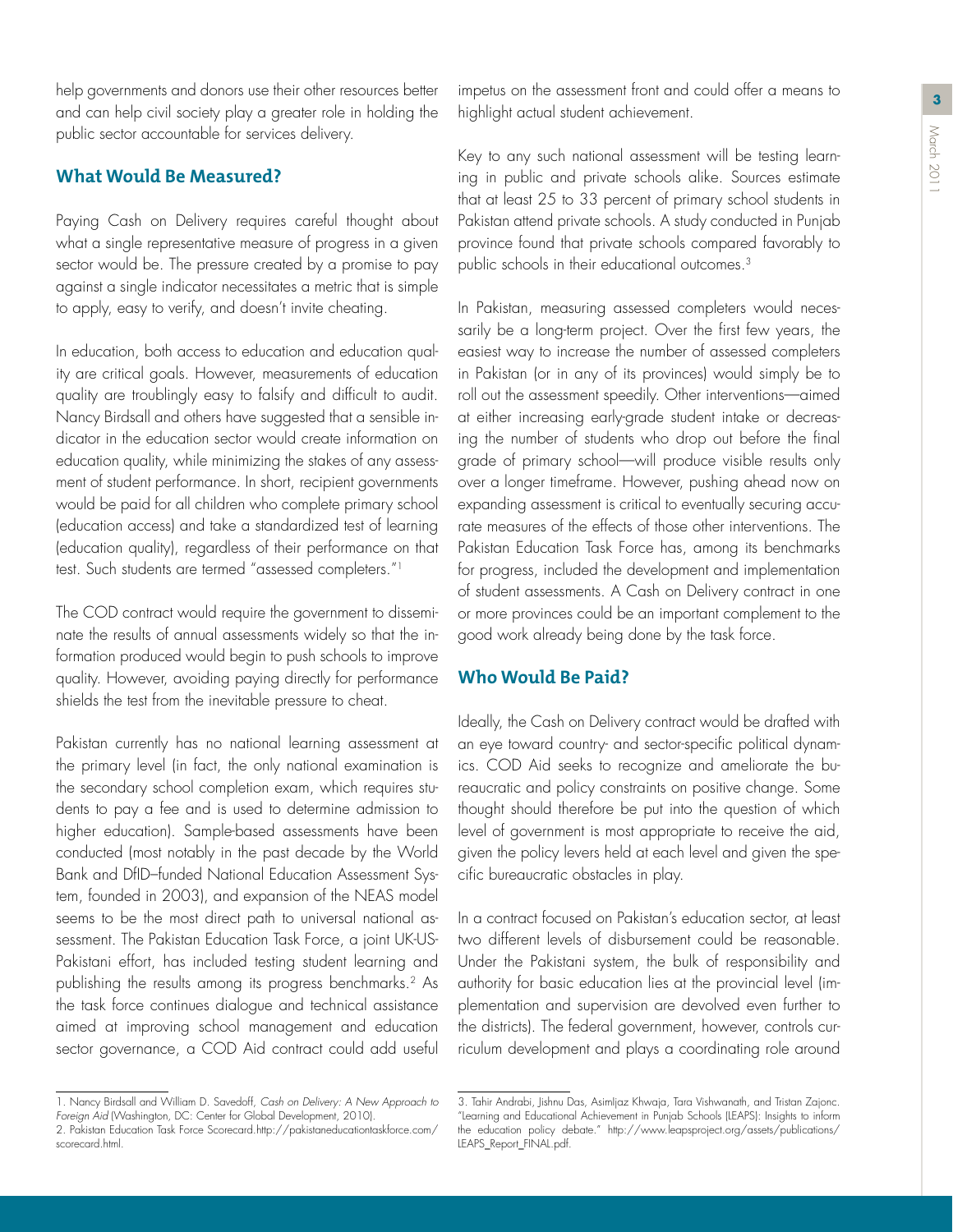**4** assessment. The NEAS cell within the federal Ministry of Education, for example, helps provinces design and implement tests.

> With this in mind, I present three alternative scenarios. In the first, a COD contract would be signed with a single provincial government deemed to have the institutional capacity to quickly implement a test of learning—perhaps as a complement to a broader aid commitment along the lines of the World Bank's Education Sector Programs in Punjab and Sindh. The COD payout would provide incentives for recipient governments to use other flows of aid as effectively as possible. It would increase in direct relation with the amount of progress they were able to make in increasing the number of students who finish primary school and are tested.

> In the second and third scenarios, the COD Aid contract would be signed with the federal government. Progress anywhere in the country would be rewarded—and the government would decide how best to distribute aid money to best achieve progress. Under one approach, the federal

government could have access to a fixed pool of aid to be divided among Pakistan's provinces depending on relative progress compared to their peers. Provinces already receive the vast majority of their budgets in the form of cash transfers from the federal government; a Cash on Delivery revenue stream would provide a kind of bonus on top of expected current transfers.

At either level of disbursement, the idea is that the recipient government faces no restrictions on how COD funds can be spent once they are awarded. Governments might decide to use these funds to reward individual districts (or even individual schools) that perform especially well. They might use the funds to remove bottlenecks to expanding educational access and quality found outside of the education system altogether (for example, better child health or better infrastructure for transporting children to and from school). While donors could continue to provide technical assistance, advice, and other funding, the decision of how best to spend COD funds would be up to federal or provincial government officials themselves.

| Table1: Simulated COD Aid Program in Sindh Province, Assumed Accelerated Enrollment Growth |                   |                   |          |                        |                               |                    |                    |                  |            |  |
|--------------------------------------------------------------------------------------------|-------------------|-------------------|----------|------------------------|-------------------------------|--------------------|--------------------|------------------|------------|--|
| Year                                                                                       | Candidate<br>pool | Growth<br>of pool | % tested | Assessed<br>completers | Over baseline<br>$(2yr \log)$ | Payment A<br>level | Payment B<br>level | <b>Payment A</b> | Payment B  |  |
| $\circ$                                                                                    | 500,000           |                   |          |                        |                               |                    |                    |                  |            |  |
|                                                                                            | 520,000           | 4%                | 20%      | 104,000                | $\circ$                       | \$30               |                    | 3,120,000        | $\circ$    |  |
| $\overline{2}$                                                                             | 540,800           | $4\%$             | 40%      | 216,320                | $\bigcirc$                    | \$30               |                    | 6,489,600        | $\bigcirc$ |  |
| $\mathfrak{Z}$                                                                             | 562,432           | $4\%$             | 60%      | 337,459                | 233,459                       | \$20               |                    | 6,749,184        | $\bigcirc$ |  |
| $\overline{4}$                                                                             | 584,929           | $4\%$             | 80%      | 467,943                | 251,623                       | \$15               |                    | 7,019,151        | $\bigcirc$ |  |
| 5                                                                                          | 608,326           | $4\%$             | 90%      | 547,494                | 210,035                       | \$15               |                    | 8,212,407        | $\bigcirc$ |  |
| 6                                                                                          | 632,660           | $4\%$             | 90%      | 569,394                | 101,450                       |                    | \$200              | $\circ$          | 20,290,027 |  |
| $\overline{7}$                                                                             | 657,966           | 4%                | 90%      | 592,169                | 44,675                        |                    | \$200              | $\circ$          | 8,935,099  |  |
| 8                                                                                          | 684,285           | $4\%$             | 90%      | 615,856                | 46,463                        |                    | \$200              | $\circ$          | 9,292,503  |  |
| $\hbox{ }^{\text{}}\hbox{ }^{\text{}}\hbox{ }$                                             | 711,656           | 4%                | 90%      | 640,490                | 48,321                        |                    | \$200              | $\circ$          | 9,664,203  |  |
| 10                                                                                         | 740,122           | 4%                | 90%      | 666,110                | 50,254                        |                    | \$200              | $\circ$          | 10,050,771 |  |

No data on class 5 enrollment in all of Sindh's public and private schools are available. However, data on public school enrollment from the 2006- 2007 school year report a total of 333,190 Class 5 students. Assuming that this represents approximately 67% of the total enrolled student population, I estimate that there were 500,000 class 5 students in Sindh during that year.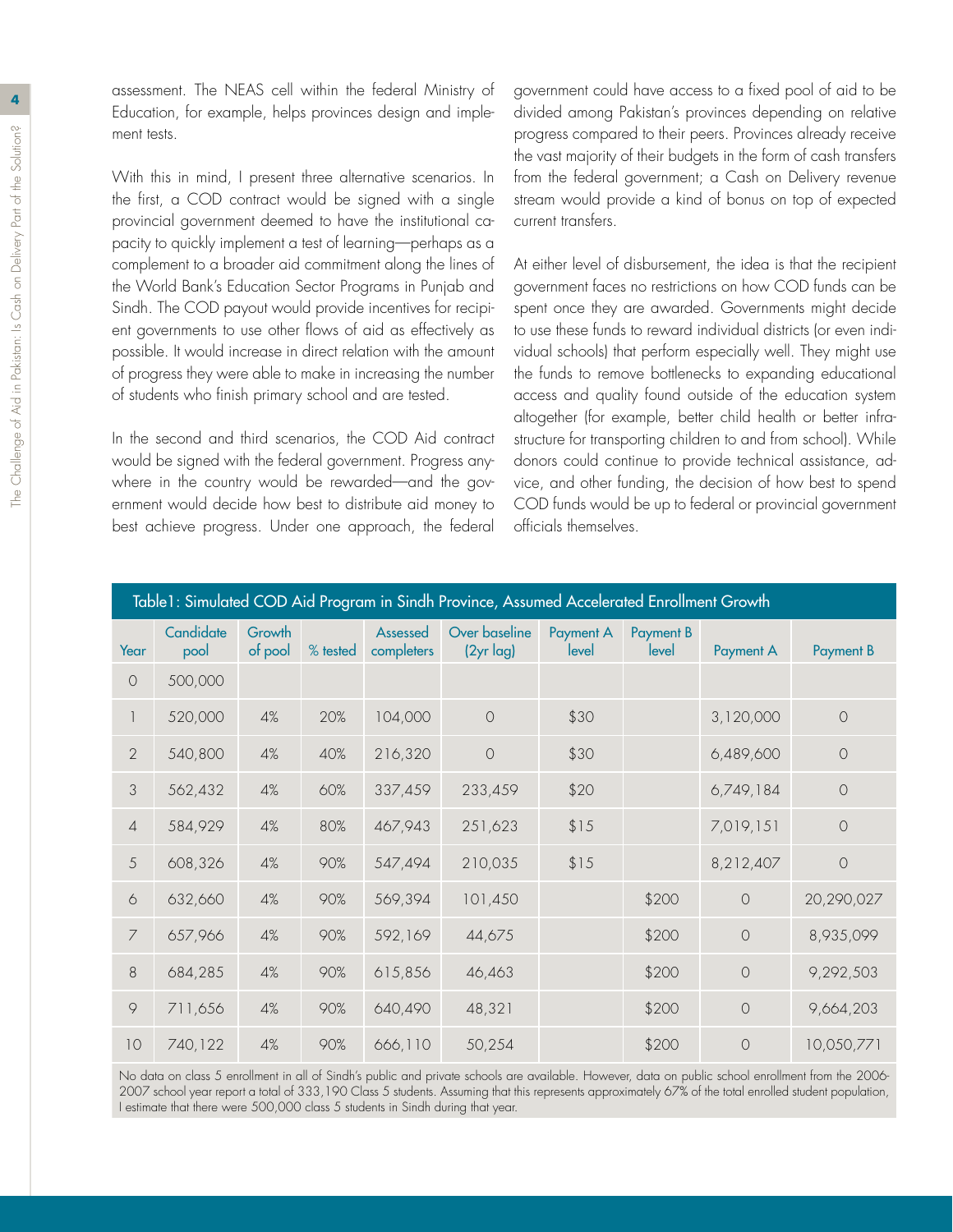# **Three Simulated COD Aid Contracts**

Below are three types of potential COD Aid contracts that a donor and the national government or provincial governments might agree upon.

#### *Scenario 1: Pilot provincial-level disbursement, simulated for Sindh province*

In Pakistan's federal system, the provinces exercise primary control over the main drivers of educational access and quality. The World Bank has recognized this dynamic in its own education sector programming, choosing to establish separate projects within each of Pakistan's provinces, in consultation with provincial governments. Thus, it could be useful to begin with a pilot Cash on Delivery program in a single province. Starting in a province where the challenges of implementation are surmountable, if not uncomplicated, could provide lessons for programs in other provinces.

I attempted to model a hypothetical COD contract for primary education in Sindh province, where there are roughly 500,000 pupils currently enrolled in grade 5.4 Depending on the speed with which a test can be implemented and continued growth in enrollment, COD aid payments would be likely to average slightly under \$10 million per year (independent of any associated payments to assist in the direct costs of developing and administering a test and auditing its results). See table 1 for details.

In fiscal year 2011, total spending on education by Sindh's provincial and district governments is budgeted to be approximately \$700 million.<sup>5</sup> Thus, a COD payment for Sindh would likely amount to only a small proportion of the overall education budget. However, the fact that COD aid money is not earmarked for specific projects or purposes would allow provincial officials to use it creatively to address key obstacles to access or to reward specific districts or schools that perform well. Performance-based incentives are an important component of the World Bank–supported Sindh Education Reform Program, which, in addition to linking overall disbursement to certain indicators of reform, awards school

**What Would It Cost? 5** pilot program might be a useful complement to SERP's efforts to improve management of the education sector.

#### *Scenario 2: National fixed disbursement, divided among provinces*

In this scenario, Pakistan's federal government would be given a fixed annual amount of aid, to be distributed to the provinces based on their relative success in increasing the number of assessed completers within their borders. In essence, instead of each assessed completer earning a fixed dollar amount, each would be worth a single share of the COD Aid disbursement. This mechanism simplifies certain aspects of the administration on the donor side, since it would guarantee a steady level of disbursement each year. It also strikes a balance between national and provincial programs—it would require the creation of national standards for assessment, but would direct the resulting aid flows to the provinces, to be spent as they please.

Dividing resources among provinces in Pakistan is a distinctly thorny political problem. The difficulties that arise from basic inequalities among provinces in levels of government capacity, urbanization, and poverty are compounded by pervasive mistrust. Thus, some adjustment of the formula for apportioning payments for each assessed completer might be necessary. The shares could be adjusted (hopefully only for a short initial phase-in period) to account for the unequal logistical difficulties the provinces will face in implementing an assessment. The National Finance Commission award formula, which takes into account factors such as the percentage of provincial populations living in rural communities, could provide the starting point for such an adjustment.

#### *Scenario 3: National variable disbursement*

This scenario is a simple, national-level implementation of the basic COD Aid model. It would provide for a payment to the federal government of Pakistan, first for implementing a standard national test of learning at the primary school level, then for increasing the number of students who sit for the test (and thus, who complete primary school). Paying out at the federal level would provide a strong incentive to develop a national assessment and to roll it out quickly in

<sup>4.</sup> Estimated from data on public school enrollment and rough estimates of the proportion of students enrolled in private schools.

<sup>5. &</sup>quot;Budget Speech 2010-2011" Finance Department of Sindh.http://www.fdsindh. gov.pk/site/userfiles/1276422357\_56820.pdf.

<sup>6.</sup> Project Appraisal Document, World Bank Sindh Education Sector Project. http:// www-wds.worldbank.org/external/default/WDSContentServer/WDSP/IB/2009/ 05/19/000333037\_20090519032422/Rendered/PDF/476420PAD0P1071 01Offciial0Use0Only1.pdf.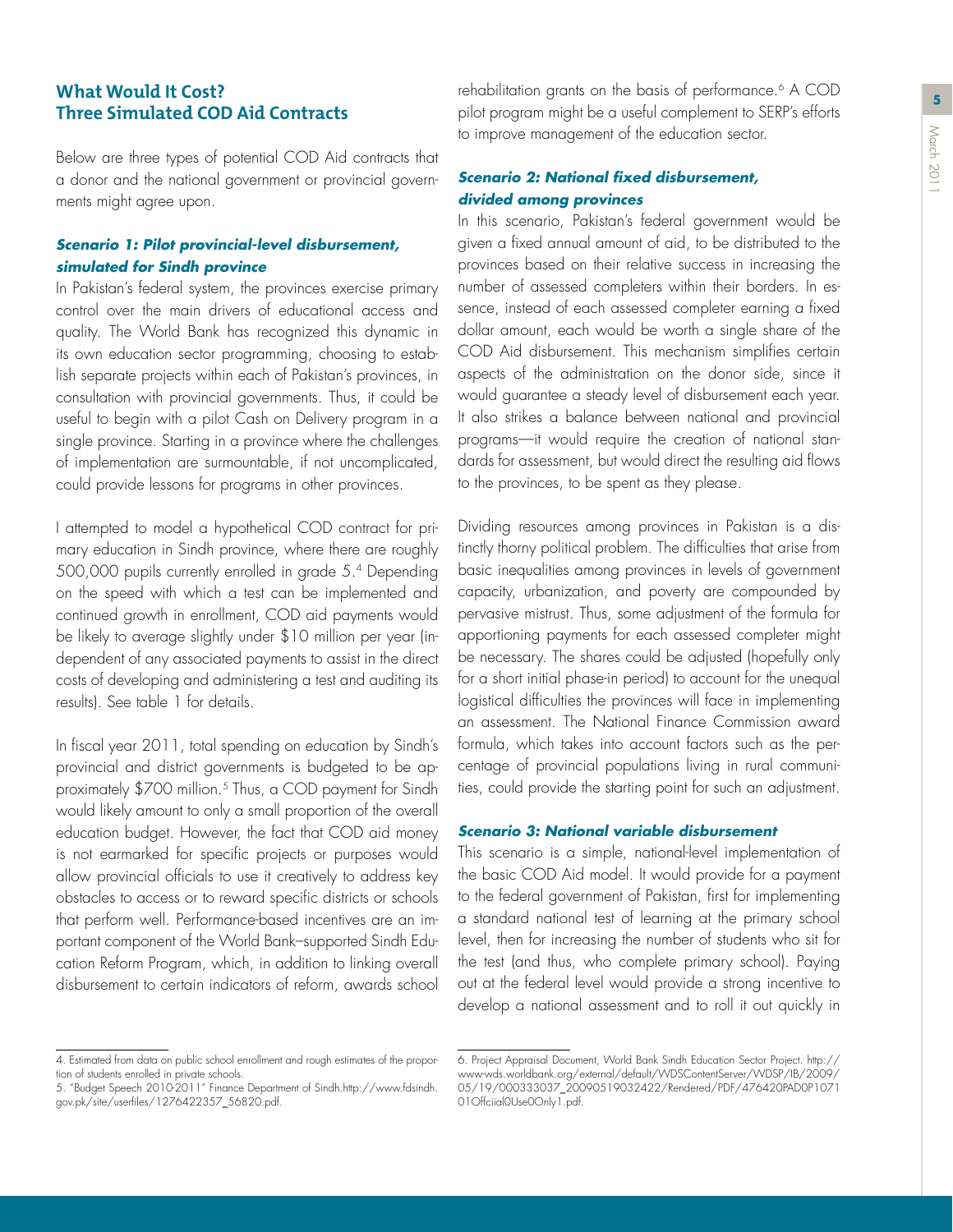**6** each province. Federal authorities would have leeway to determine if the resulting COD Aid payout would be distributed as a downstream incentive to top-performing provinces or districts, or used in some other way.

> The contract might be structured as follows: For the first five years of the contract, payments would be made per assessed completer, that is, per student taking the standardized test. In the first and second years of the contract, the government would be paid \$30 for every student who takes an approved test. This payment would decrease in years 3 to 5, dropping first to \$25 in year 3, then to \$15 in years 4 and 5.

> At a certain point, either defined as year 6, or when the number of students tested has exceeded a certain threshold (perhaps 90 percent of the grade 5 population in each province), a second payment would replace the first one. The government would be paid \$100 for each additional assessed completer over a baseline, defined as the number of assessed completers two years before.

This set of payments aims to provide a relatively stable level of payment over the entire process of implementation of the test, which would assumedly take several years to reach most schools. The levels of payment envisioned range between \$15 million in the first payout year (when I've assumed only 20 percent of enrolled pupils will be tested) and \$50 million in year 6, when the first baseline-linked payment would be made. See table 2 for details.

### **Existing Capacity and Challenges to Implementation**

The most daunting obstacle to a COD Aid contract in Pakistan is also the most fundamental: there is no universal test of learning administered at the primary school level. This problem has not escaped the notice of education specialists in Pakistan and in donor agencies. As discussed above, the World Bank has financed the development of a National Education Assessment System unit within the federal Ministry of Education. Thus far, the NEAS has not expanded to anything close to a universal, nationwide test.

| Table2: Simulated COD Aid Contract in Pakistan, National Variable Disbursement |                   |                   |             |                        |                              |                    |                    |            |                  |  |
|--------------------------------------------------------------------------------|-------------------|-------------------|-------------|------------------------|------------------------------|--------------------|--------------------|------------|------------------|--|
| Year                                                                           | Candidate<br>pool | Growth<br>of pool | %<br>tested | Assessed<br>completers | Over base-<br>line (2yr lag) | Payment A<br>level | Payment B<br>level | Payment A  | <b>Payment B</b> |  |
| $\bigcirc$                                                                     | 2,469,198         | 4%                | $\bigcirc$  | $\circ$                | $\circ$                      |                    |                    |            |                  |  |
|                                                                                | 2,567,966         | 4%                | 20%         | 513,593                | $\circ$                      | \$30               |                    | 15,407,796 |                  |  |
| $\overline{2}$                                                                 | 2,670,685         | 4%                | 40%         | 1,068,274              | $\bigcirc$                   | \$30               |                    | 32,048,215 |                  |  |
| 3                                                                              | 2,777,512         | 4%                | 60%         | 1,666,507              | 1,152,914                    | \$20               |                    | 33,330,143 |                  |  |
| $\sqrt{4}$                                                                     | 2,888,612         | 4%                | 80%         | 2,310,890              | 1,242,616                    | \$15               |                    | 34,663,349 |                  |  |
| 5                                                                              | 3,004,157         | 4%                | 90%         | 2,703,741              | 1,037,234                    | \$15               |                    | 40,556,118 |                  |  |
| $\circ$                                                                        | 3,124,323         | $4\%$             | 90%         | 2,811,891              | 501,001                      |                    | \$100              | $\bigcirc$ | 50,100,094       |  |
| $\overline{7}$                                                                 | 3,249,296         | $4\%$             | 90%         | 2,924,367              | 220,625                      |                    | \$100              | $\circ$    | 22,062,528       |  |
| 8                                                                              | 3,379,268         | 4%                | 90%         | 3,041,341              | 229,450                      |                    | \$100              | $\circ$    | 22,945,030       |  |
| 9                                                                              | 3,514,439         | 4%                | 90%         | 3,162,995              | 238,628                      |                    | \$100              | $\circ$    | 23,862,831       |  |
| 10                                                                             | 3,655,016         | 4%                | 90%         | 3,289,515              | 248,173                      |                    | \$100              | $\bigcirc$ | 24,817,344       |  |
|                                                                                |                   |                   |             |                        |                              |                    |                    |            |                  |  |

Class 5 enrollment data from the 2007 Pakistan Education Statistics (AEPAM) used for year 1. All other data simulated.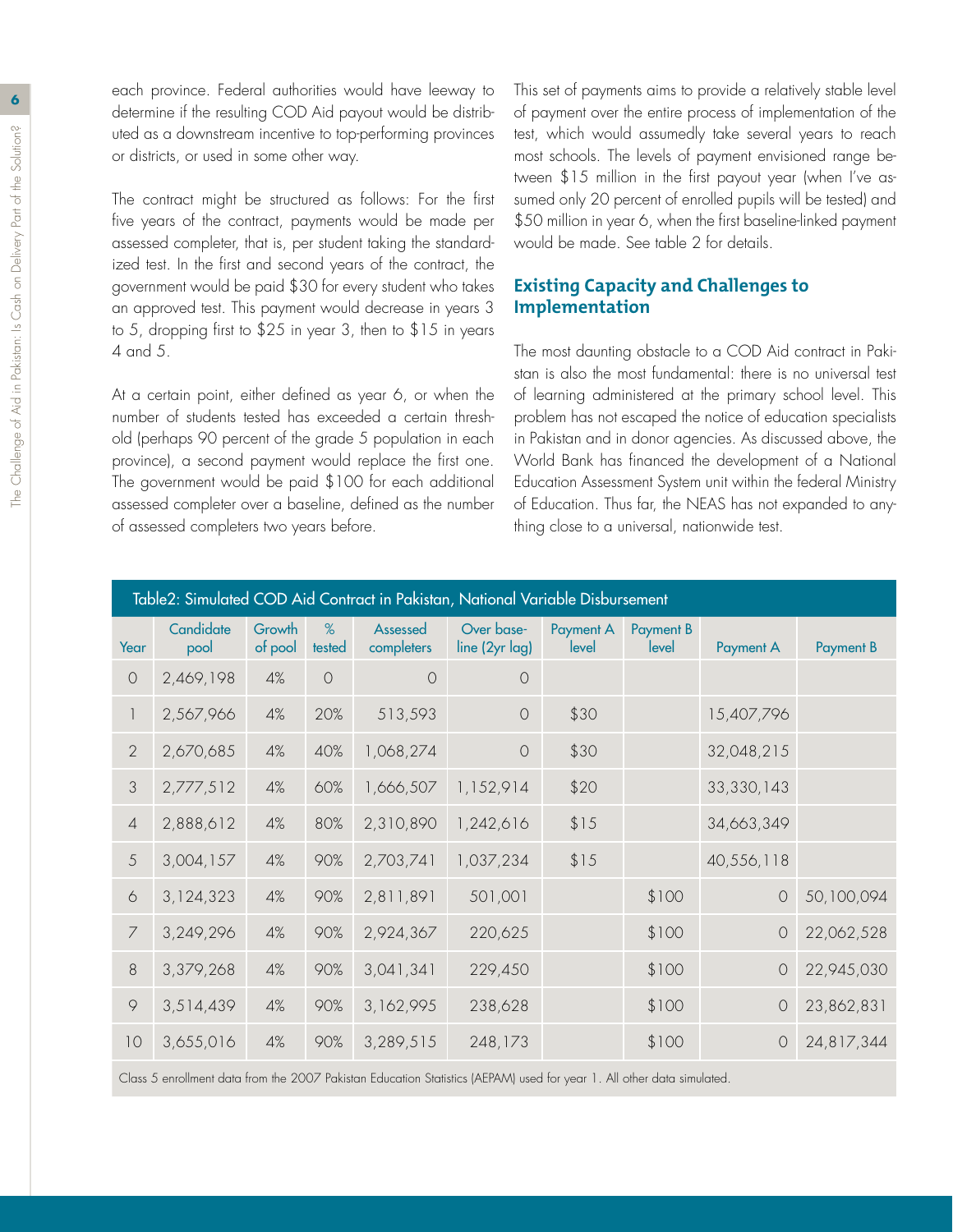A key ingredient of any contract based on the COD model **Conclusion** is the use of trusted, third-party auditors to verify governmentreported results. Monitoring and evaluation are, to be sure, a necessary piece of standard development interventions as well. The monitoring burden of COD aid will, especially in the long run, likely be equal to or less than the burden created by traditional aid. Sampling and retesting a small number of schools is simply a less daunting task than tracking and auditing hundreds of millions of dollars in aid expenditures. The process of doing so also creates important collateral benefits in the form of strong data describing where educational outcomes are improving and where they are not. This information can be used by recipient governments and parents to adjust their decisions to achieve best results. As other interventions move forward, it can also be presented to funders as concrete evidence of what aid programs are accomplishing.

## **Conclusion**

Over the decades, efforts by foreign donors to contribute to solutions to Pakistan's most pressing problems have often run aground on problems of coordination, mismatched incentives, and differences in priorities. While aid can produce positive impacts on its own, larger-scale change requires effective policies and capable governments in recipient countries.

Especially in a context where aid can hope only to fund a very small fraction of need, donors are already recognizing the need to leverage their aid spending to maximize the impact of host country spending. Cash on Delivery Aid, as a means of aligning incentives for government ministries and donors, could be an important piece of this puzzle. As federal and provincial ministries move forward with plans to reform the education system, payment for results should be strongly considered.